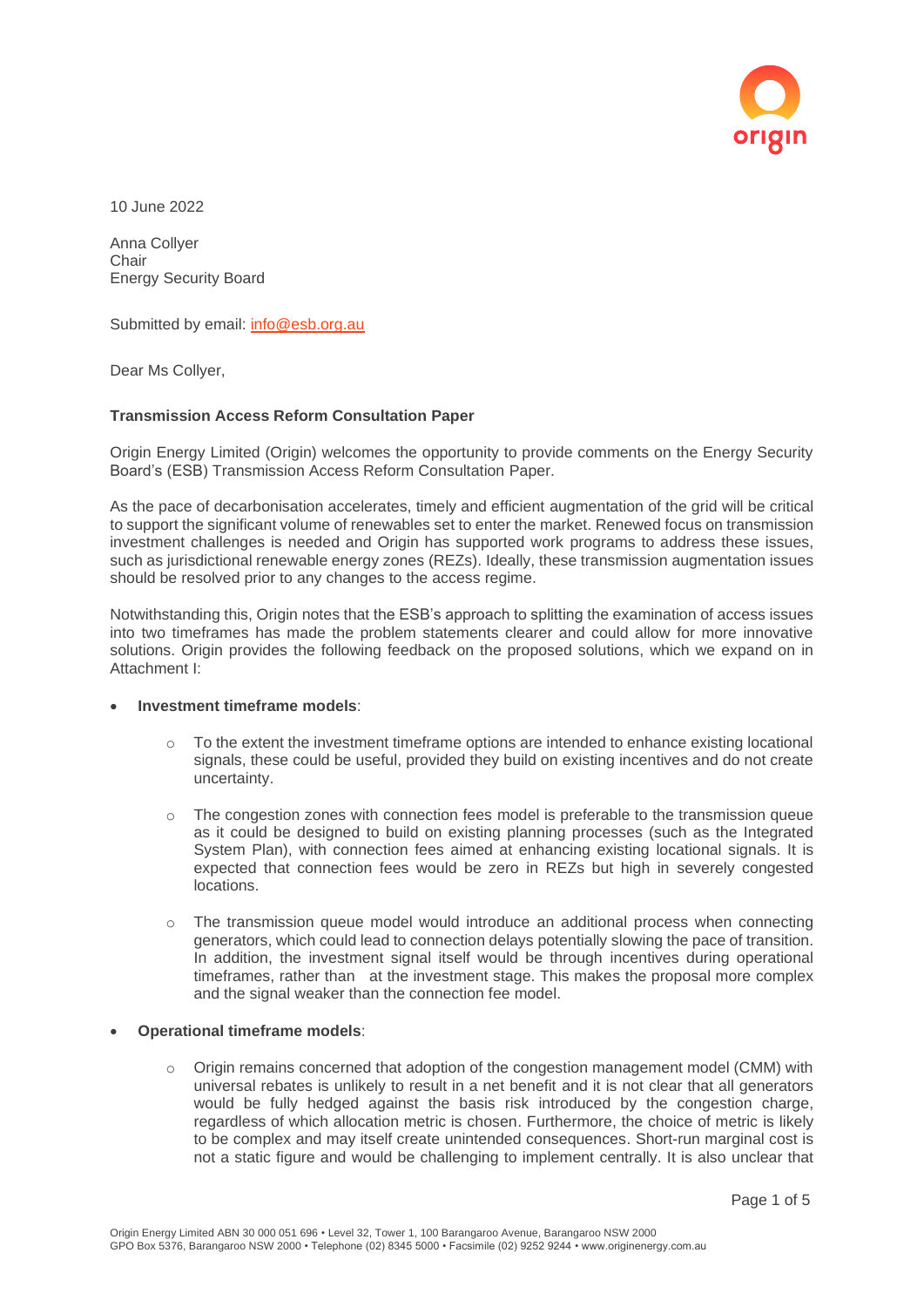using generator availability is a suitable alternative or that such an approach would drive more efficient outcomes overall.

 $\circ$  The congestion relief market is conceptually better than the CMM as it gives participants the choice of trading congestion relief, consistent with their risk management strategies, while managing congestion transparently. More detail on the model, including how it would likely work in practice, is required to determine if it is worth implementing.

The ESB also raises the issue of 'winner takes all' in the consultation paper. When congestion occurs, the NEM dispatch engine (NEMDE) prioritises generators with lower contribution factors i.e., the extent to which they contribute to a constraint. 'Winner takes all' outcomes can occur when generators have negligibly different contribution factors – in that instance, we understand that NEMDE still dispatches the generator with the lower contribution factor first (the winner), despite the negligible difference, which can lead to outcomes whereby other generators are disproportionately curtailed in relation to their contribution to the constraint. We consider 'winner takes all' to be a discrete problem. The ESB should quantify the magnitude of this issue and assess solutions if needed. This should be progressed as a separate work program.

If you wish to discuss any aspect of this submission further, Sarah-Jane Derby at Sarah-Jane.Derby@originenergy.com.au or on 02 8345 5101.

Yours Sincerely,

Steve Reid Group Manager, Regulatory Policy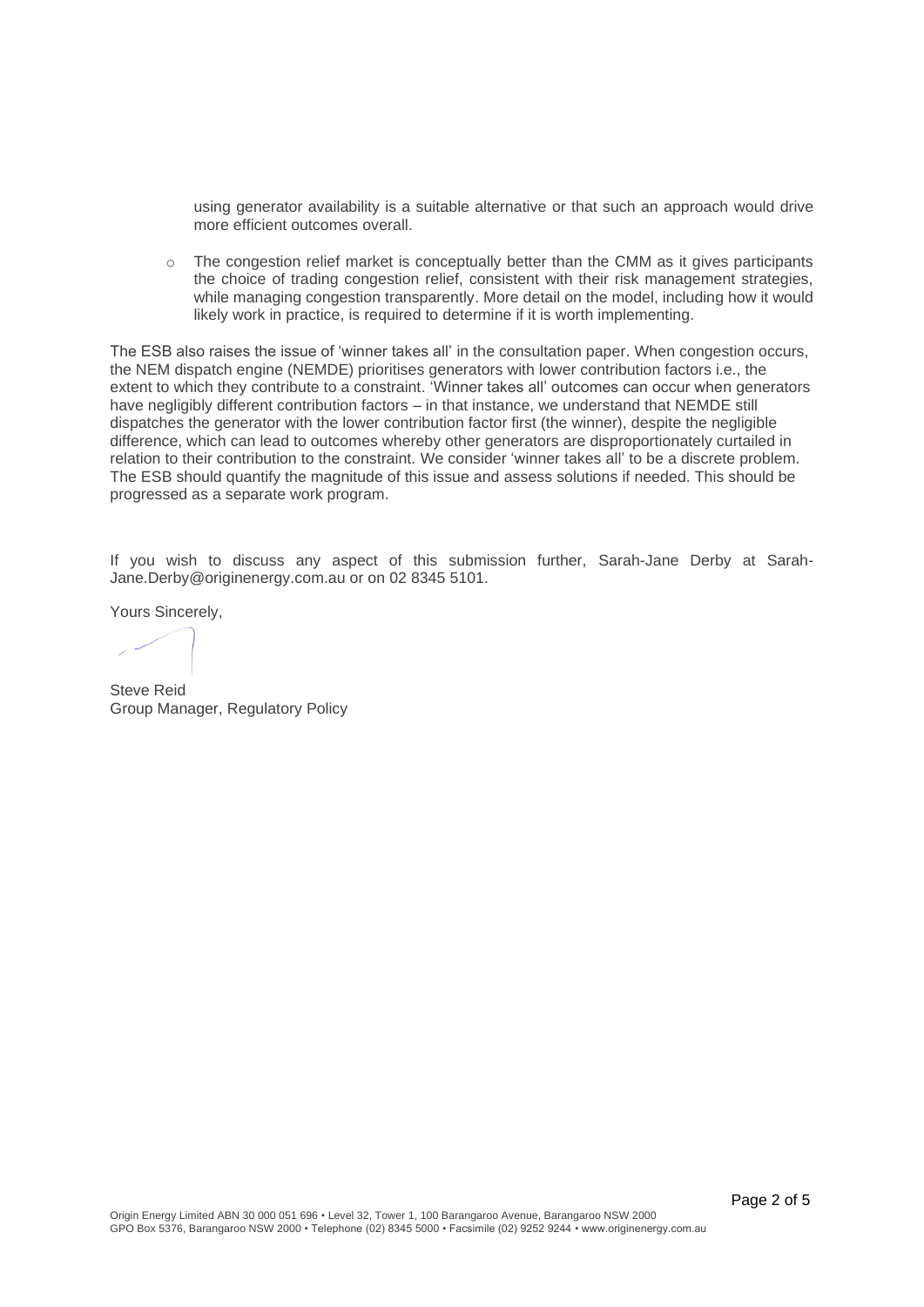## **Timely and efficient transmission investment is critical to the transition**

Origin maintains that a holistic approach is required to ensure the evolution of the transmission framework to meet the changing needs of a rapidly decarbonising market. Key to this is the extensive and timely augmentation of the grid to accommodate the significant volume of VRE set to enter the market as the pace of decarbonisation accelerates.

Several jurisdictions have recognised this need and are working towards their own transmission augmentation plan, primarily through renewable energy zones (REZs). The need for transmission investment is also reflected in the Integrated System Plan (ISP), which has identified \$12 billion's worth of efficient grid augmentation in the coming decade, to support new investment. Similarly, the AEMC is currently reviewing whether the regulatory framework is flexible enough to enable the timely and efficient delivery of major transmission projects needed to support the transition.

Renewed focus on transmission investment challenges is needed and Origin has supported the work programs mentioned above to address these issues. Ideally, these transmission augmentation issues should be resolved prior to any changes to the access regime.

Notwithstanding this, Origin notes that the ESB's latest approach has involved splitting the examination of access issues into two timeframes. This has made the problem statements clearer and easier to assess. It could allow for more innovative and targeted solutions, rather than focusing on a 'silver bullet' approach to addressing complex access issues. We have provided some preliminary views on the four proposed models should the ESB proceed with access reform below.

## **Investment timeframe model – congestion zones with connection fees**

The congestion zones with connection fees model would be preferable to the transmission queue proposal as it could be designed to reinforce existing signals by providing an enhanced congestion information tool for investors. As the proposed model would build on existing transmission planning processes, it could help to better coordinate generation and transmission investment.

The congestion zone assessment should incorporate planned transmission build, such as actionable ISP projects and state REZs to provide a more accurate picture for investors. AEMO would be best placed to have oversight of the planning process (i.e. identifying congestion zones, including setting an efficient level of congestion), with input from transmission businesses as required.

The connection fee aspect of the proposal should aim to provide an incremental improvement in investment incentives, consistent with existing signals. This could be done by ensuring that REZs and low congestion zones face the status quo, i.e., no additional connection fee. Fees would only apply to congested areas of the grid to prevent sub-optimal outcomes, consistent with the expanded planning framework. In addition, fees should also be transparent and known upfront so as not to dampen investment. In terms of governance, the AER should have oversight of fee setting. Ideally, there should only be one body for fee setting for NEM consistency.

We acknowledge there is a trade-off between simplicity and accuracy. However, we consider existing signals are already strong – the fee, in addition to the enhanced information, need only provide an incremental improvement to sharpen these incentives. A more precise approach to setting connection fees, particularly in terms of a detailed assessment of the long-run marginal cost of congestion for all generators, would increase complexity and could lead to connection delays.

In addition, a more complex type of connection charge would be more akin to generators paying for transmission augmentation, which would require additional changes to the transmission investment framework which is out of scope of access reform. The broader question of who pays for transmission should continue to be examined separately by the ESB, not through this work program.

Revenue paid by generators could be used to offset transmission use of system charges (TUOS). This assumes that planning frameworks like the ISP ensure there is efficient transmission build under way, with the savings to consumers representing efficiency gains from better locational decisions.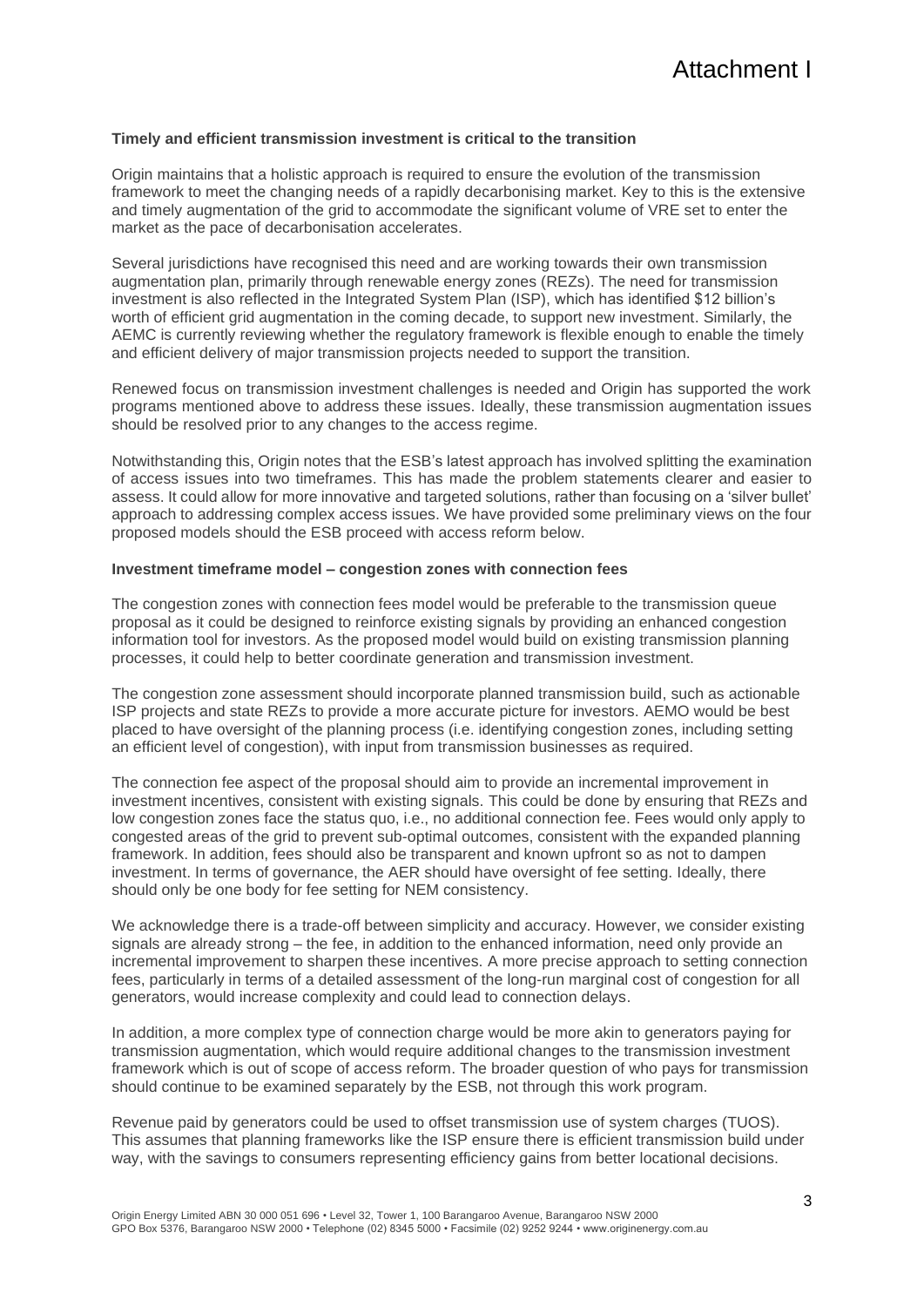# Attachment I

#### **Investment timeframe model – transmission queue**

This model introduces additional complexity to an already-lengthy connections process through a new and additional expression of interest (EOI) connection process for all generators. This would likely lead to delays or waitlists, which runs counter to the need for timely connections. Specifically, the proposal would create an additional risk in project development/connection due to the extra hurdle of the EOI process, and associated uncertainty of its outcomes for all new entrants, regardless of where they locate. This could in some instances disincentivise investment if projects cannot receive financial support ahead of the outcomes of this process. It is not clear how this could be managed through changes to the design.

The proposal also relies on operational dispatch incentives to create a locational signal in investment timeframes – i.e., once generators are allocated a queue number through the EOI process, their place in the queue would confer certain 'priority dispatch rights'. The form of this incentive is yet to be determined and it is unclear whether priority rights would be firm or transparent enough to provide strong signals. For example, if the congestion management model is implemented, priority rights could mean that generators with poor queue numbers would not receive a rebate or would receive an adjusted rebate. This creates another level of complexity and uncertainty, particularly when compared to the congestion zones with connection fees where the investment incentive could be designed to be known upfront, at the time the investment is made.

### **Operational timeframe model - congestion management model (CMM) with universal rebates**

Origin remains concerned that adoption of the congestion management model (CMM) with universal rebates is unlikely to result in a net benefit.

The outcomes and effectiveness of the CMM depend on a centrally-determined allocation metric. The allocation metric, which determines the magnitude of the rebate, is conceptually equivalent to a hedge against the basis risk introduced through the congestion charge in the model. As a result, the metric used will be crucial to determining how firm of a hedge the rebate will be. It is unclear from the proposal how firm generators would be, particularly in meshed parts of the network. Even when using a metric such as availability, it is likely that some generators, including incumbents that cannot relocate, would be financially worse off due to some basis risk.

The allocation metric would also influence generators' bidding incentives. This is because generators optimise their bids based on a plethora of factors, including their costs, contractual positions, portfolio conditions, risk appetite as well as market and operating conditions on the day. With the CMM proposal, generators would also incorporate congestion charges and rebates ahead of bidding. Given that the allocation metric would be set ahead of time, it is unlikely to be consistent with a dynamic, five-minute market, meaning that the metric itself is unlikely to be efficient.

The potential issues with an administratively-determined metric is particularly evident in the allocation metric option to centrally determining short-run marginal cost (SRMC). This option is likely to lead to sub-optimal outcomes as it would be difficult for an independent body to accurately determine each generator's SRMC, as evidenced by market participants' experience with the directions' compensation framework. Furthermore, SRMC changes over time, and it is unclear how dynamic an administratively-determined metric could be.

Generally, it is possible that unintended outcomes could arise no matter which allocation metric is chosen, which calls into question whether the model would drive more efficient outcomes overall. As an example, we understand the model would, in some instances, allocate rebates to generators that were not dispatched, creating a windfall gain in terms of foregone maintenance costs not captured in the rebate metric (e.g., if based on availability). The ESB also proposes further changes to the allocation methodology in order to exclude out-of-merit generators from receiving the rebate, adding to the complexity of setting a metric centrally.

Choosing an appropriate allocation metric is therefore likely to be controversial, with market participants facing increased risk due to the uncertainty around the rebate in the face of congestion